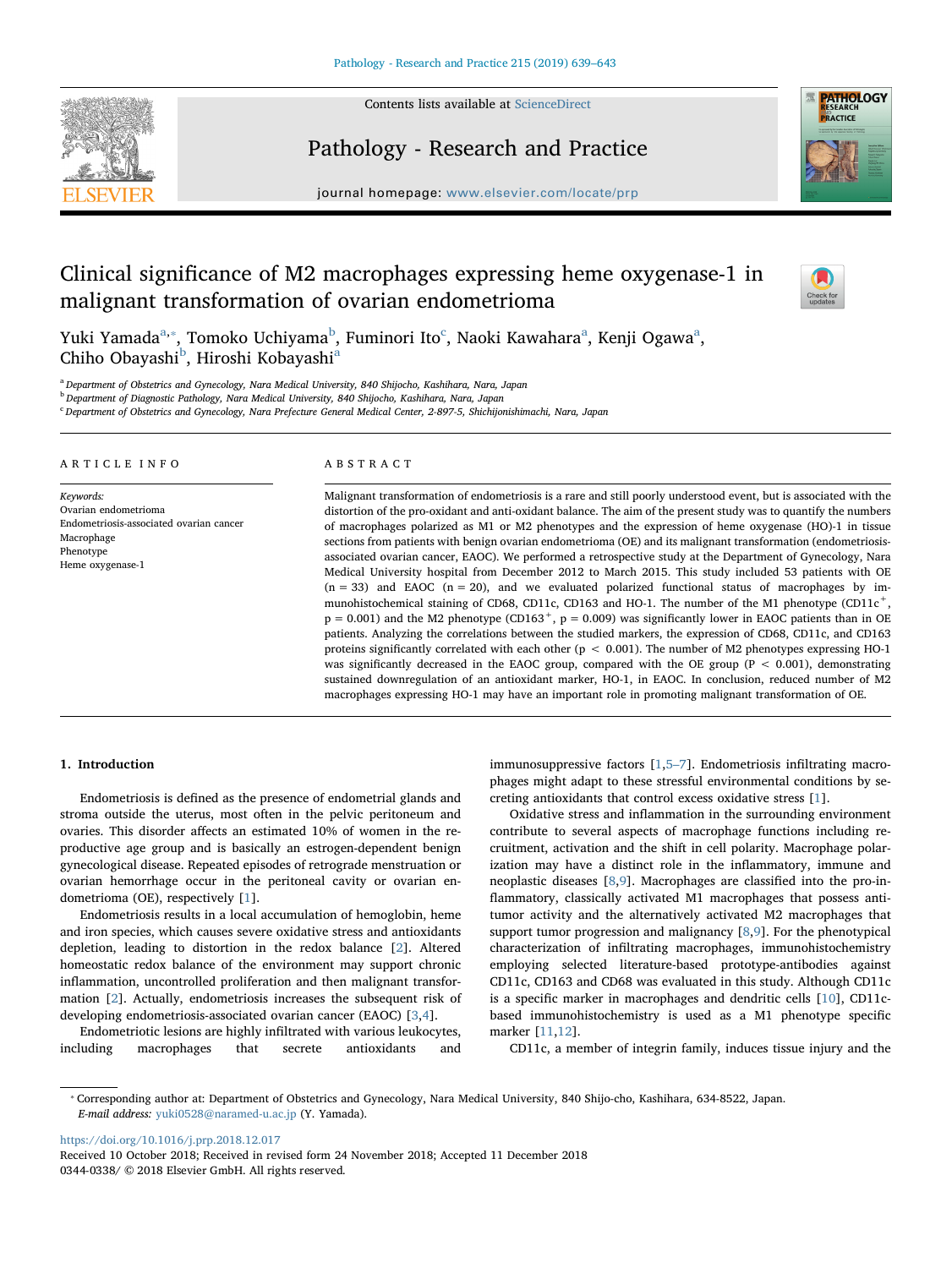inflammatory response [\[13](#page-4-10)]. The protein expression of M2 phenotype specific marker CD163 is tested via immunohistochemistry. CD163 is a hemoglobin/haptoglobin scavenger receptor and acts to protect tissues from oxidative damage [\[5\]](#page-4-4). CD68 is specifically expressed by tissue macrophages and used as a pan-macrophages marker [[14\]](#page-4-11).

When the microenvironment is altered in endometriosis by an excess oxidative stress and inflammatory insult, knowledge on how macrophages respond to its changes is limited. An antioxidant enzyme, heme oxygenase-1 (HO-1), is a key mediator that allows the resolution of inflammatory processes [\[15](#page-4-12),[16\]](#page-4-13). HO-1 is responsible for the catabolism of heme to carbon monoxide (CO), biliverdin, and iron. HO-1 was poorly expressed in peritoneal mesothelium and macrophages, but highly expressed in endometriotic lesions [[17\]](#page-4-14).

However, HO-1 expression in the microenvironment of OE and its malignant transformation remain to be investigated.

The aim of the present study was to quantify the numbers of macrophages polarized as M1 or M2 and the expression of HO-1 in tissue sections from patients with OE and EAOC.

#### 2. Materials and methods

#### 2.1. Tissue samples

The data of patient demographic features and clinicopathologic characteristics were collected from a database containing medical records and pathology reports. The samples consist of surgically resected tissues from hospitalized patients. A total of 53 formalin-fixed, paraffinembedded tissue specimens, including 33 cases of pathologically confirmed benign OE and 20 cases of EAOC, were retrospectively collected from Department of Gynecology at Nara Medical University hospital, Japan, between December 2012 to March 2015. In EAOC cases, we confirmed morphologic documentation of the continuous transition from benign endometriotic epithelial cells to atypical endometriosis and finally to invasive carcinoma within the same specimen. No patients underwent hormonal therapy or chemotherapy prior to the surgery. The protocols were approved by the ethics committee of Nara Medical University(Approved number 1570/2017). This study is a retrospective observational study, carried out by the opt-out method of our hospital website.

#### 2.2. Immunohistochemical staining for CD68, CD11, CD163, and HO-1

Paraffin sections of serial 2 μm thickness were taken from each original block, one section was stained with hematoxylin and eosin for diagnostic confirmation and the other sections were immunostained for CD68, CD11c, CD163 and HO-1. Immunohistochemically staining for tissue sections was performed using anti-Human CD11c monoclonal antibody (1:100 dilution; Leica, Newcastle, UK), anti-Human CD68 monoclonal antibody (1:200 dilution; Dako, Denmark), anti-Human CD163 monoclonal antibody (1:200 dilution, Leica, Newcastle, UK), and anti-HO-1 monoclonal antibody (1:100 dilution; Abcam, Cambridge, UK). Immunohistochemistry was performed using the Leica Bond Max systems (Mitsubishi Chemical Medicine Co., Tokyo, Japan) following the manufacture's instructions. The primary antibodies were replaced with PBS for negative control experiments. The slides were counterstained with hematoxylin, and mounted under coverslips.

Light microscopy was used to evaluate the intensity and localization of the staining. In each tissue section, round cells with a well-represented cytoplasm positive for CD68, CD11c, CD163, HO-1 were identified by screening the entire area in a low-power field  $(100 \times$ field) and five visual fields showing the highest infiltration rate of positive cells were selected (400 $\times$ field) as described previously [[14\]](#page-4-11). Results were expressed as the number of positive cell staining with brown in cytoplasm or cell membrane. Most of the staining intensity were moderate to strong brown particles. Cell counting results were obtained by 2 independent observers (TU and YY). If discrepant results were

obtained by two observers, these slides were re-evaluated using a dualvision microscope, in order to achieve a consensus.

#### 2.3. Statistical analysis

Analyses were performed by SPSS version 21.0 (IBM SPSS, Armonk, NY, USA). Numerical variables, including age, were presented as the mean  $\pm$  SD. Variables that did not present normal distribution were expressed by median, minimum and maximum values. Categorical data were analyzed by the Chi-square test or the Fisher's 2-tailed test. To determine the level of significance in differences in positive cell numbers between the two groups, Mann-Whitney U test and t-test were applied. The Pearson, Spearman's correlation coefficient analysis was implemented as descriptive statistics. Two-sided  $P < 0.05$  was considered to indicate a statistically significant difference.

# 3. Results

#### 3.1. Study population

The major clinical and pathological characteristics of the two groups of patients are listed in [Table 1.](#page-1-0) There was a significant difference between the OE and EAOC group in median values of variables such as age (p < 0.001), tumor size (p < 0.001), menopausal status (p < 0.001) and CA125 levels ( $p < 0.001$ ). There were no statistical differences for parity status between the two study groups ( $P > 0.05$ ).

# 3.2. The number and phenotypes of macrophages in the OE and EAOC group

We identify and quantify the amounts of accumulated cells in tissue samples by immunostaining. Sample immunohistochemical images are shown in [Fig. 1](#page-2-0) CD68-, CD11c- and CD163-positive cell staining is mainly seen in the cytoplasm and/or membrane of macrophages. Generally, CD163<sup>+</sup> cells and CD68<sup>+</sup> cells were ampler than CD11c<sup>+</sup> cells in both tissues. CD marker-positive cells revealed a randomly dispersed distribution, but "hot-spot" areas were identified in the OE and EAOC tissue specimens. A greater number of  $CD68<sup>+</sup>$  cells,  $CD11c<sup>+</sup>$ 

#### <span id="page-1-0"></span>Table 1

Demographic and clinical characteristics of the study population.

| Baseline characteristics<br>of the two groups | The OE group                    | The EAOC group                                                                                     | p-value      |
|-----------------------------------------------|---------------------------------|----------------------------------------------------------------------------------------------------|--------------|
| Number                                        | 33                              | 20                                                                                                 |              |
|                                               | Benign ovarian<br>endometrioma  | Clear cell $(n=13)$<br>Endometrioid $(n=3)$<br>Serous $(n=1)$<br>Mucinous $(n=1)$<br>Other $(n=2)$ |              |
| FIGO stage                                    |                                 | $IA(n=5)$<br>$IC(n=13)$<br>$II(n=2)$                                                               |              |
| Age at diagnosis,                             |                                 |                                                                                                    |              |
| $mean + SD$                                   | $37.2 + 8.5$                    | $51.1 + 11.7$                                                                                      | 0.001        |
| median (range)                                | $38(26-65)$                     | $50(36-69)$                                                                                        |              |
| Nulliparous                                   |                                 |                                                                                                    |              |
| n(%)                                          | $10(30.3\%)$                    | $10(50.0\%)$                                                                                       | 0.152        |
| Premenopause                                  |                                 |                                                                                                    |              |
| n(%)                                          | 32 (97.0%)                      | 11 (55.0%)                                                                                         | ${}_{0.001}$ |
| A maximum diameter of<br>the cyst             |                                 |                                                                                                    |              |
| $mean + SD$<br>median (range)<br>CA125        | $72.0 \pm 24.4$<br>70 (25-137)  | $131.6 + 47.0$<br>120 (38-230)                                                                     | ${}_{0.001}$ |
| $mean + SD$<br>median (range)                 | $73.9 \pm 47.1$<br>$61(17-235)$ | $687.7 \pm 1428.6$<br>110(6-6272)                                                                  | ${}_{0.001}$ |

OE ovariana endometrioma, EAOC endometriosis-associated ovarian cancer, FIGO The International Federation of Gynecology and Obstetrics.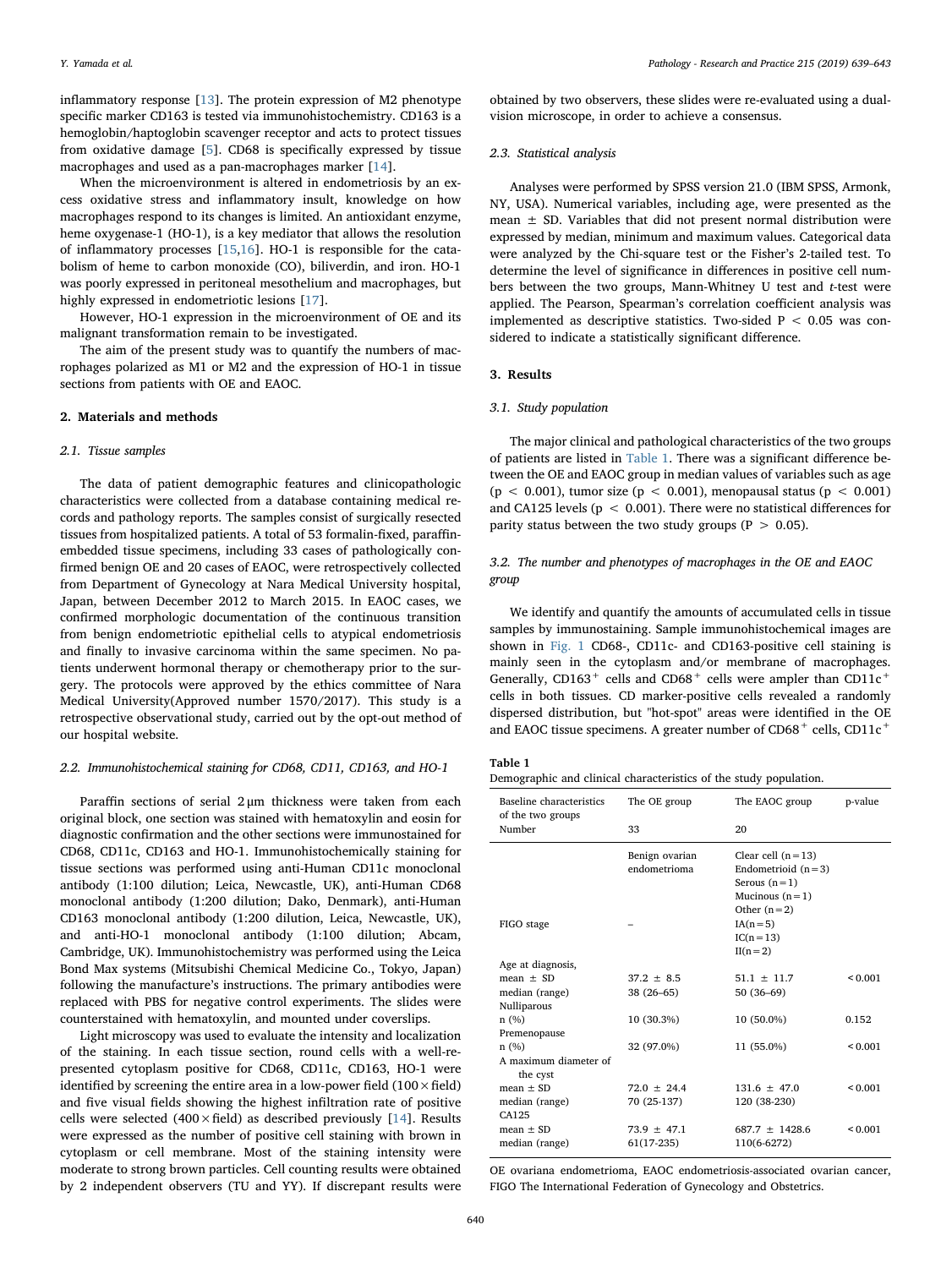<span id="page-2-1"></span><span id="page-2-0"></span>

Y. Yamada et al. *Pathology - Research and Practice 215 (2019) 639–643*

Fig. 1. Immunohistochemical analysis of CD68, CD11c, CD163 and HO-1 expression in OE and EAOC tissues. To evaluate the changes in the macrophage phenotypes, consecutive tissue sections were immunohistochemically analyzed for the presence of CD68, CD11c, CD163 and HO-1 using avidin-biotin complex method. These slides show polarized macrophage infiltration. Representative images of hematoxylin and eosin stains (A and F), as well as CD68 (B and G), CD11c (C and H), CD163 (D and I) and HO-1 (E and J) immunohistochemical staining in OE (A, B, C, D and E) and EAOC tissue (F, G, H, I and J) (original magnification x100). CD68, CD11c and CD163 were localized to the cytoplasm and cell membranes. HO-1 was predominantly expressed in the cytoplasm of macrophages. Hematoxylin was used to stain the nuclei.

Fig. 2. CD68, CD11c and CD163 expression in EAOC tissues and matched adjacent nontumor tissue samples. Our immunohistochemical results showed that CD11c, CD163, and CD68 expression was downregulated in the majority of EAOC samples (black arrow) compared with corresponding adjacent noncancerous endometriotic tissues (white arrow).

cells, or CD163<sup>+</sup> cells was observed in the stroma of both tissues. The number of  $CD68<sup>+</sup>$  cells [\(Fig. 1B](#page-2-0) and G),  $CD11c<sup>+</sup>$  cells [\(Fig. 1](#page-2-0)C and H) and CD163<sup>+</sup> cells [\(Fig. 1](#page-2-0)D and I) were lower in the EAOC group, compared with the OE group. Our immunohistochemical results also showed that CD68, CD11c and CD163 expression was downregulated in the majority of EAOC samples compared with corresponding adjacent noncancerous endometriotic tissues [\(Fig.2](#page-2-1)).

CD<sub>11c</sub>

The number of macrophage infiltration according to CD68, CD11c and CD163 counts are summarized in [Table 2](#page-2-2). The mean  $CD68^+$ ,  $CD11c<sup>+</sup>$  and  $CD163<sup>+</sup>$  counts in the EAOC group were significantly lower than those in the OE group. We further analyzed M1-like cells/ M2-like cell ratio (M1/M2) based on cell staining with  $CD11c^+$  cells and CD163<sup>+</sup> cells in the consecutive sections. The M1/M2 ratio was significantly lower in the EAOC group, compared with the OE group  $(p < 0.001)$ .

[Table 3](#page-3-0) shows comparison of the correlations between the studied markers, including CD68, CD11c, and CD163. Analyzing the correlations between the studied markers, the expression of CD68, CD11c, and CD163 proteins significantly correlated with each other ( $p < 0.001$ )

#### <span id="page-2-2"></span>Table 2

**CD68** 

Distribution of cells expressing CD11c, CD68, CD163 and HO-1 in OE and EAOC tissues. OE ovariana endometrioma, EAOC endometriosis-associated ovarian cancer, HO-1 heme oxygenase-1.

| The results of CD11c, CD68,<br>CD163 and HO-1 expression | The OE group       | The EAOC group  | p-value |
|----------------------------------------------------------|--------------------|-----------------|---------|
| Number                                                   | 33                 | 20              |         |
| CD11c expression                                         |                    |                 |         |
| median (range)                                           | 34.0 (0.6-73.8)    | $4.1(0.8-21.8)$ | 0.001   |
| CD68 expression                                          |                    |                 |         |
| $mean + SD$                                              | $100.9 + 40.0$     | $68.6 + 18.3$   | 0.007   |
| CD163 expression                                         |                    |                 |         |
| $mean + SD$                                              | $94.5 + 28.6$      | $72.8 + 27.4$   | 0.009   |
| CD11c/CD163 (M1/M2)                                      |                    |                 |         |
| median (range)                                           | $0.321(0.007-1.0)$ | $0.065(0.011 -$ | 0.001   |
|                                                          |                    | 0.213)          |         |
| HO-1 expression                                          |                    |                 |         |
| $mean + SD$                                              | $60.0 + 23.4$      | $17.4 + 10.9$   | 0.001   |

OE ovariana endometrioma, EAOC endometriosis-associated ovarian cancer, HO-1 heme oxygenase-1.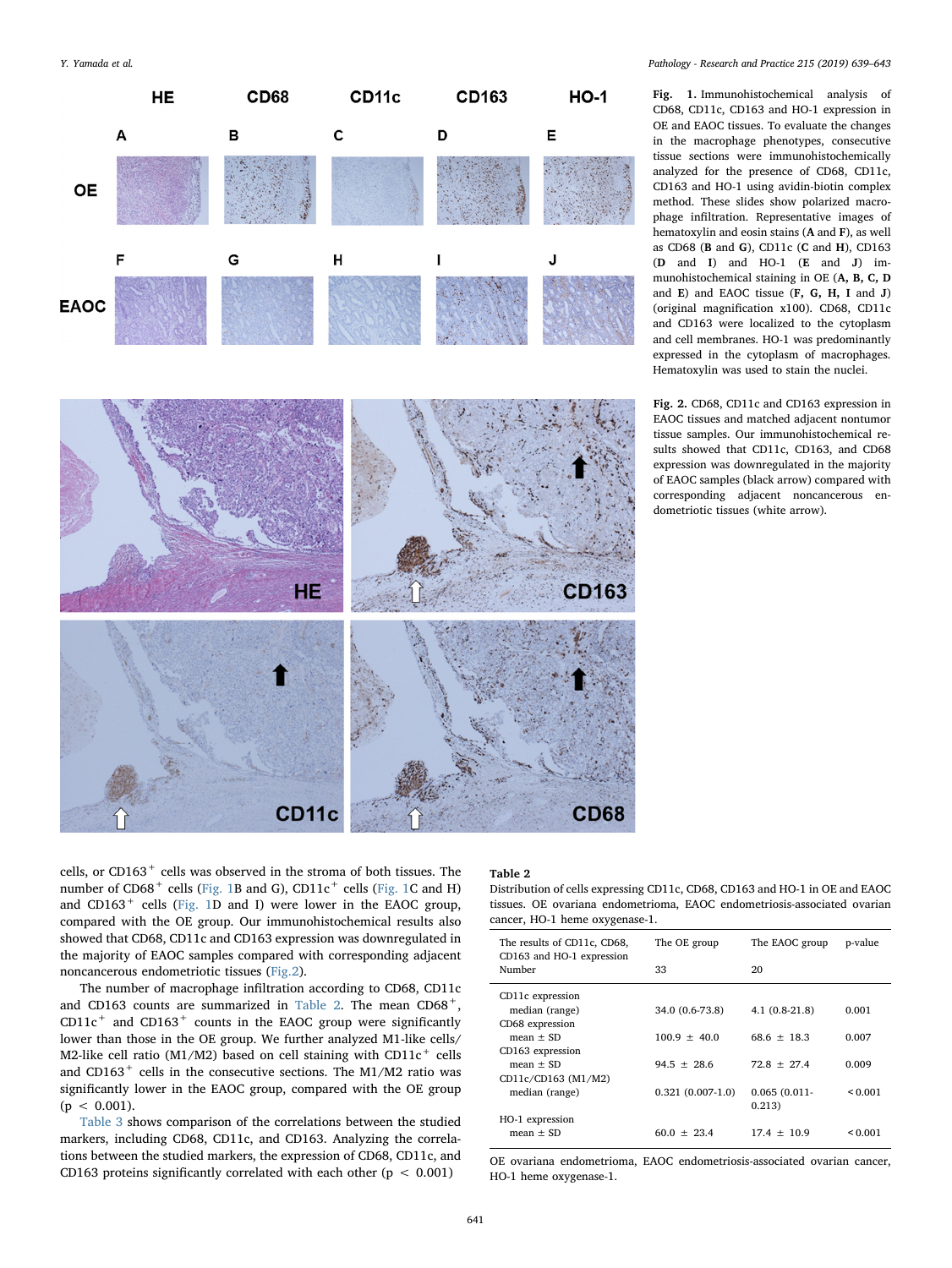#### <span id="page-3-0"></span>Table 3

Comparison of the correlations between the studied markers. Correlations between the distribution of  $CD68 +$ ,  $CD11c +$ , and  $CD163 +$  cells of each case are shown.

|                  | CD <sub>11</sub> c                                          | CD163                                               |
|------------------|-------------------------------------------------------------|-----------------------------------------------------|
| CD <sub>68</sub> | $y = 0.484x-19.370$<br>$r_s$ = 0.524, p < 0.001             | $y = 0.610 + 33.011$<br>$r^* = 0.552$ , $p < 0.001$ |
| CD163            | $y = 0.423x-14.328$<br>$r_s^{\ast\ast} = 0.270$ , p < 0.001 |                                                     |

<span id="page-3-3"></span>\* Pearson's product moment correlation coefficient.

<span id="page-3-2"></span>\*\* Spearman's rank correlation coefficient.

### 3.3. The HO-1 expression in OE and EAOC tissues

Next, the HO-1 expression was evaluated using immunohistochemistry in the OE and EAOC group [\(Fig. 1E](#page-2-0) and J). The ectopic endometrial cells and epithelial cancer cells were generally unstained. HO-1 staining was strongly observed in the stroma. The number of HO-1-positive cells were significantly lower in the EAOC tissues, compared with the OE tissues (P < 0.001) [\(Table 2\)](#page-2-2). Since HO-1 acts as a target for M2 macrophages, we further investigated the coexpression pattern of HO-1 and CD163 in OE and EAOC tissues. Indeed, examination of consecutive sections of OE tissue revealed that HO-1 is expressed in the majority of the cells expressing CD163, suggesting that HO-1 is co-expressed in a major subset of M2 macrophages [\(Fig. 1](#page-2-0)D and E). This co-expression was observed in all specimens, regardless of age (data not shown).

[Fig. 3](#page-3-1) shows comparison of the association between the numbers of  $CD163<sup>+</sup>$  cells and HO-1<sup>+</sup> cells. We observed statistically significant correlations between CD163 and HO-1 ( $r = 0.201$ ,  $p = 0.003$ ).

#### 4. Discussion

To our knowledge, this is the first study that investigates the number and phenotypes of macrophages in malignant transformation of endometriosis. Here we evaluated the immunohistochemical expression of CD68 (pan-macrophage marker), CD11c (M1 marker), CD163 (M2 marker) and the influence of HO-1 in a benign OE and its malignant transformation, EAOC. A higher number of macrophages were observed in patients with OE compared to those with EAOC, and most had the M2 phenotype expressing HO-1. This study demonstrates sustained downregulation of an antioxidant marker, HO-1 in EAOC, suggesting that reduced number of M2 macrophages expressing HO-1 may have an important role in promoting malignant transformation of OE.

First, we found that  $CD163<sup>+</sup>$  M2-like cells were outnumbered by

<span id="page-3-1"></span>

Fig. 3. Comparison of the association between CD163 and HO-1. The Pearson's correlation coefficient analysis for the correlation of CD163<sup>+</sup> cells with HO-1<sup>+</sup> cells. Plot of the number of HO-1<sup>+</sup> cells against that of CD163<sup>+</sup> cells.

 $CD11c<sup>+</sup>$  M1-like cells in the two groups. M1 macrophages secrete inflammatory cytokines and contribute to the adaptive immune response through Th1 responses [[8](#page-4-5)[,18](#page-4-15)]. In contrast, anti-inflammatory M2 macrophages induce Th 2 responses and tissue repair [\[8,](#page-4-5)[18](#page-4-15)]. Environmental stimuli shape macrophage plasticity in the OE and EAOC groups, and modify macrophages phenotypes from an anti-tumor M1 type to a pro-tumor M2 type [\[8,](#page-4-5)[18](#page-4-15)–20]. It has been established that CD163 is classified into the marker of alternatively activated M2 phenotype and acts as a hemoglobin scavenger receptor on macrophage [[5](#page-4-4)]. The possible role of macrophages in carcinogenesis has not been directly examined between the OE and its malignant transformation. However, our data support the finding that endometriosis environment itself has a propensity to develop into ovarian cancer.

Second, although HO-1 expression in the stromal macrophages has been seen in the other cancer tissues [\[21](#page-4-16)], the impact of HO-1 expression on EAOC progression has not been explored. We have found that the CD163<sup>+</sup> M2-like cells were HO-1<sup>+</sup> in OE, but malignant transformation may be associated with, and at least partly due to, reduced number of M2 phenotypes expressing HO-1. Endometriotic cyst fluid contains much higher levels of iron-related compounds, such as hemoglobin species, heme and free iron, compared with EAOC sample [[22\]](#page-4-17). Repeated episodes of hemorrhage in OE induce excess oxidative stress and trigger DNA damage, mutations and genome instability, demonstrating the dichotomy between cytotoxicity and proliferation in endometriotic cells [\[1](#page-4-0)[,2,](#page-4-1)[19,](#page-4-18)[23](#page-4-19)]. Thus, stimuli in environment create increased cellular susceptibility to oxidant-mediated cell killing or carcinogenesis. In benign OE, autoxidation and Fenton reaction of hemoglobin from the ferrous  $Fe^{2+}$  (oxyhemoglobin) state to the ferric  $Fe<sup>3+</sup>$  (methemoglobin) state lead to production of excess reactive oxygen species (ROS), such as  $O_2$ <sup>-</sup> and  $^{\circ}$ OH, that are major sources of DNA damage and mutation [\[24](#page-4-20)]. HO-1 is strongly and rapidly induced in response to oxidative cytotoxic conditions, such as excessive production of ROS. The ferric  $Fe<sup>3+</sup>$  rich in OE can induce a high expression of HO-1 [[25\]](#page-4-21), supporting the finding that the number of HO- $1^+$  cells was significantly higher in the OE group than in the EAOC group. In contrast, EAOC showed lower oxidant activity than OE, due to the decreased expression of ferric  $Fe<sup>3+</sup>$  (methemoglobin) and increased expression of ferrous  $Fe^{2+}$  (oxyhemoglobin) [\[2\]](#page-4-1). EAOC appears to be associated with an antioxidant environment and decreased response to oxidative stress. Our findings support that M2 phenotypes no longer produce HO-1 in the EAOC microenvironment. EAOC macrophages demonstrate sustained downregulation of an antioxidant marker, HO-1, possibly due to decreased oxidative stress. Taken together, the pattern of redox balance supports that reduced oxidative stress may be involved in the pathogenesis of malignant transformation.

Third, the expression of HO-1 in macrophages was decreased in some cancers such as lung cancer [\[26](#page-4-22)]. Theoretically, HO-1 downregulation leads to the increase of ROS and DNA damage in cells, which may promote the initiation of carcinogenesis [[27\]](#page-4-23). Conversely, HO-1 has been detected in tumor-infiltrating macrophages and shows the impact on cancer progression, aggressiveness, invasion, metastasis, and poor prognosis [[27,](#page-4-23)[28\]](#page-4-24). At late phase of tumorigenesis, HO-1 overexpression may promote cancer progression through inducing the expression of angiogenic factors, such as vascular endothelial growth factor (VEGF) [\[29](#page-4-25)]. Several lines of evidence have highlighted the role of HO-1 in cancer progression through modulating tumor microenvironment [\[27](#page-4-23)]. Thus, the function of HO-1 in the pathogenesis of cancer progression remains controversial.

In conclusion, the aberrant microenvironment in endometriotic milieus can induce alterations in macrophage recruitment and its polarization phenotype, which significantly induces the shift to M2 phenotype expressing HO-1. Reduced number of M2 macrophages expressing HO-1 may have an important role in promoting malignant transformation of endometriosis. Although the exact reasons for EAOC carcinogenesis are unclear at the present time, this study supports the homeostatic redox balance hypothesis that there are at least two phases